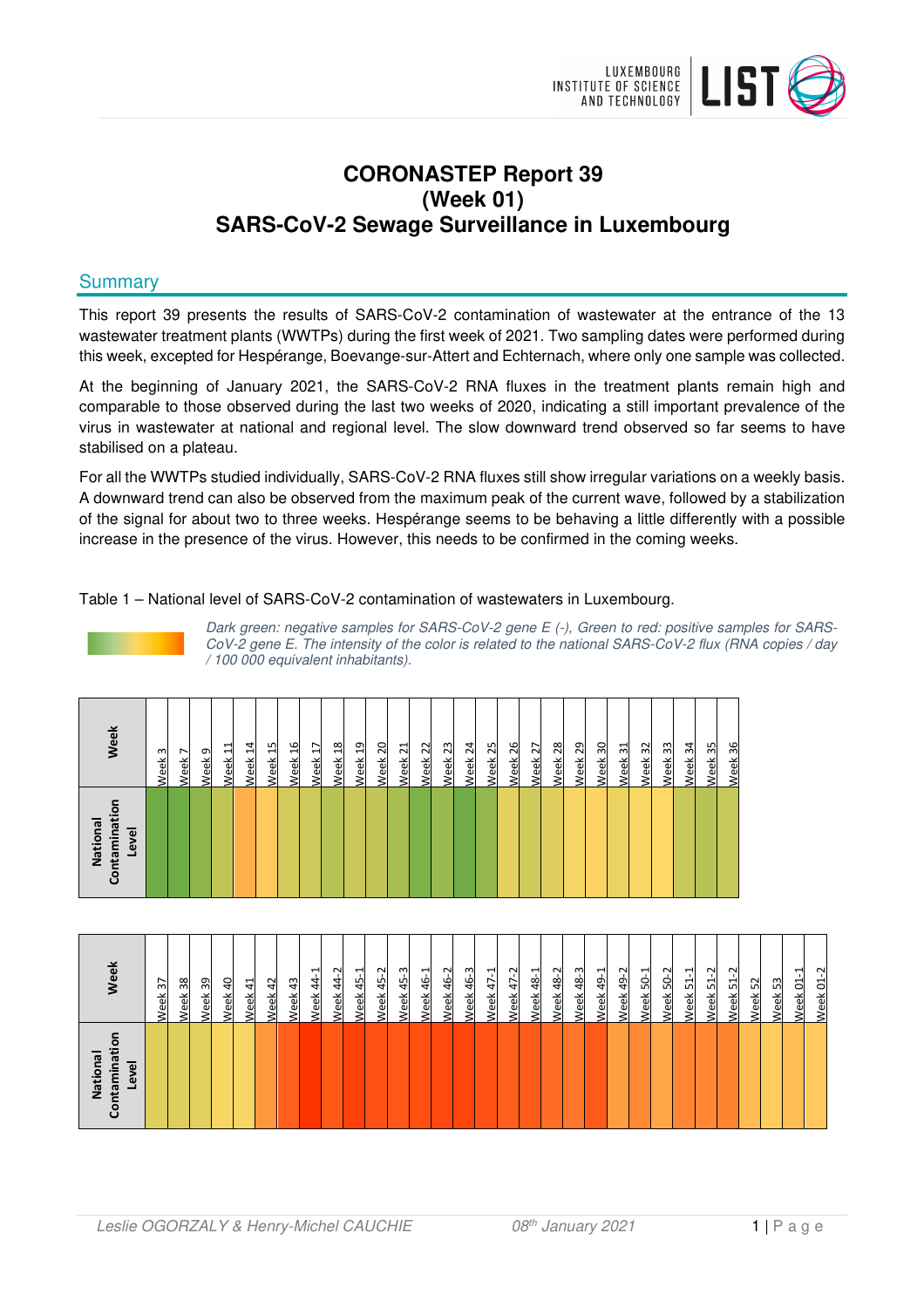

Figure 1a – RT-qPCR quantification time-course monitoring of SARS-CoV-2 (E gene) in Luxembourgish wastewater samples from December 2019 to January 2021. Grey squares: daily-confirmed cases for Luxembourgish residents (https://data.public.lu/fr/datasets/donnees-covid19/), Blue dots: cumulative SARS-CoV-2 flux (RNA copies / day / 100 000 equivalent inhabitants).



Figure 1b - Close-up of Figure 1a showing results from September 1<sup>st</sup> on.

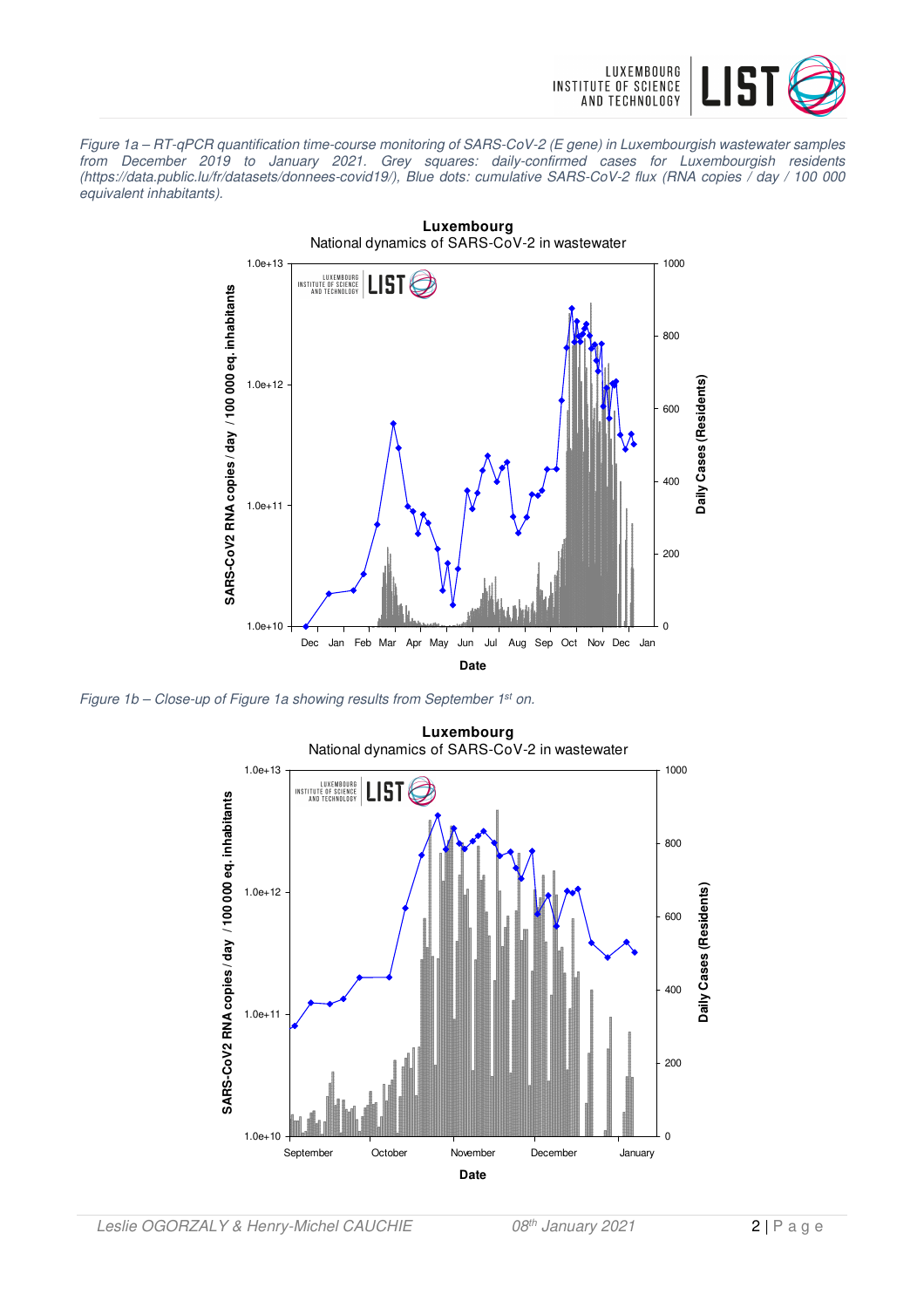

Table 2 - Level of SARS-CoV-2 contamination of each analyzed wastewater treatment plant in Luxembourg during the second wave. BEG: Beggen, BET: Bettembourg, SCH: Schifflange, BLE: Bleesbruck, MER: Mersch, PET: Pétange, HES: Hespèrange, ECG: Echternach, UEB: Uebersyren, GRE: Grevenmacher, TRO: Troisvierges, BOE: Boevange sur Attert, WIL: Wiltz



Dark green: negative samples for SARS-CoV-2 gene E (-), Green to red: positive samples for SARS-CoV-2 gene E. The intensity of the color is related to the RT-qPCR signal (Ct values) Grey boxes: no data

|             | <b>First wave</b> |         |         |         |         |         |         |                        |         |         |         |            |                         |         |         |         |            |         |         |         |                         |         |         |            |         |      |         |         |         |                    | <b>Second wave</b> |         |           |                      |           |           |                  |           |                                 |              |                  |           |           |                     |           |           |                  |                                                                                                       |           |                         |                 |         |         |           |           |
|-------------|-------------------|---------|---------|---------|---------|---------|---------|------------------------|---------|---------|---------|------------|-------------------------|---------|---------|---------|------------|---------|---------|---------|-------------------------|---------|---------|------------|---------|------|---------|---------|---------|--------------------|--------------------|---------|-----------|----------------------|-----------|-----------|------------------|-----------|---------------------------------|--------------|------------------|-----------|-----------|---------------------|-----------|-----------|------------------|-------------------------------------------------------------------------------------------------------|-----------|-------------------------|-----------------|---------|---------|-----------|-----------|
| <b>WWTP</b> | Week 9            | Week 11 | Week 14 | Week 15 | Week 16 | Week 17 | Week 18 | $\overline{a}$<br>Week | Week 20 | Week 21 | Week 22 | 23<br>Week | $\overline{24}$<br>Week | Week 25 | Week 26 | Week 27 | 28<br>Week | Week 29 | Week 30 | Week 31 | $\overline{32}$<br>Week | Week 33 | Week 34 | 55<br>Week | Week 36 | Week | Week 38 | Week 39 | Week 40 | $\ddot{ }$<br>Week | Week 42            | Week 43 | Week 44-1 | $\sim$<br>वै<br>Week | Week 45-1 | Week 45-2 | $45 - 3$<br>Week | Week 46-1 | $\sim$<br>$\frac{6}{4}$<br>Week | 46-3<br>Week | $47 - 1$<br>Week | Week 47-2 | Week 48-1 | $\sim$<br>Week 48-2 | Week 48-3 | Week 49-1 | <b>Week 49-2</b> | $\mathbf{\mathbf{\mathbf{\mathbf{\mathbf{\mathbf{\mathbf{\mathbf{\mathbf{H}}}}}}}}$<br>$50 -$<br>Week | Week 50-2 | Week 51-2<br>51<br>Week | 3<br>51<br>Week | Week 52 | Week 53 | Week 01-1 | Week 01-2 |
| <b>BEG</b>  |                   |         |         |         |         |         |         |                        |         |         |         |            |                         |         |         |         |            |         |         |         |                         |         |         |            |         |      |         |         |         |                    |                    |         |           |                      |           |           |                  |           |                                 |              |                  |           |           |                     |           |           |                  |                                                                                                       |           |                         |                 |         |         |           |           |
| <b>BET</b>  |                   |         |         |         |         |         |         |                        |         |         |         |            |                         |         |         |         |            |         |         |         |                         |         |         |            |         |      |         |         |         |                    |                    |         |           |                      |           |           |                  |           |                                 |              |                  |           |           |                     |           |           |                  |                                                                                                       |           |                         |                 |         |         |           |           |
| <b>SCH</b>  |                   |         |         |         |         |         |         |                        |         |         |         |            |                         |         |         |         |            |         |         |         |                         |         |         |            |         |      |         |         |         |                    |                    |         |           |                      |           |           |                  |           |                                 |              |                  |           |           |                     |           |           |                  |                                                                                                       |           |                         |                 |         |         |           |           |
| <b>BLE</b>  |                   |         |         |         |         |         |         |                        |         |         |         |            |                         |         |         |         |            |         |         |         |                         |         |         |            |         |      |         |         |         |                    |                    |         |           |                      |           |           |                  |           |                                 |              |                  |           |           |                     |           |           |                  |                                                                                                       |           |                         |                 |         |         |           |           |
| <b>MER</b>  |                   |         |         |         |         |         |         |                        |         |         |         |            |                         |         |         |         |            |         |         |         |                         |         |         |            |         |      |         |         |         |                    |                    |         |           |                      |           |           |                  |           |                                 |              |                  |           |           |                     |           |           |                  |                                                                                                       |           |                         |                 |         |         |           |           |
| <b>PET</b>  |                   |         |         |         |         |         |         |                        |         |         |         |            |                         |         |         |         |            |         |         |         |                         |         |         |            |         |      |         |         |         |                    |                    |         |           |                      |           |           |                  |           |                                 |              |                  |           |           |                     |           |           |                  |                                                                                                       |           |                         |                 |         |         |           |           |
| <b>HES</b>  |                   |         |         |         |         |         |         |                        |         |         |         |            |                         |         |         |         |            |         |         |         |                         |         |         |            |         |      |         |         |         |                    |                    |         |           |                      |           |           |                  |           |                                 |              |                  |           |           |                     |           |           |                  |                                                                                                       |           |                         |                 |         |         |           |           |
| <b>ECH</b>  |                   |         |         |         |         |         |         |                        |         |         |         |            |                         |         |         |         |            |         |         |         |                         |         |         |            |         |      |         |         |         |                    |                    |         |           |                      |           |           |                  |           |                                 |              |                  |           |           |                     |           |           |                  |                                                                                                       |           |                         |                 |         |         |           |           |
| <b>UEB</b>  |                   |         |         |         |         |         |         |                        |         |         |         |            |                         |         |         |         |            |         |         |         |                         |         |         |            |         |      |         |         |         |                    |                    |         |           |                      |           |           |                  |           |                                 |              |                  |           |           |                     |           |           |                  |                                                                                                       |           |                         |                 |         |         |           |           |
| <b>GRE</b>  |                   |         |         |         |         |         |         |                        |         |         |         |            |                         |         |         |         |            |         |         |         |                         |         |         |            |         |      |         |         |         |                    |                    |         |           |                      |           |           |                  |           |                                 |              |                  |           |           |                     |           |           |                  |                                                                                                       |           |                         |                 |         |         |           |           |
| <b>TRO</b>  |                   |         |         |         |         |         |         |                        |         |         |         |            |                         |         |         |         |            |         |         |         |                         |         |         |            |         |      |         |         |         |                    |                    |         |           |                      |           |           |                  |           |                                 |              |                  |           |           |                     |           |           |                  |                                                                                                       |           |                         |                 |         |         |           |           |
| <b>BOE</b>  |                   |         |         |         |         |         |         |                        |         |         |         |            |                         |         |         |         |            |         |         |         |                         |         |         |            |         |      |         |         |         |                    |                    |         |           |                      |           |           |                  |           |                                 |              |                  |           |           |                     |           |           |                  |                                                                                                       |           |                         |                 |         |         |           |           |
| <b>WIL</b>  |                   |         |         |         |         |         |         |                        |         |         |         |            |                         |         |         |         |            |         |         |         |                         |         |         |            |         |      |         |         |         |                    |                    |         |           |                      |           |           |                  |           |                                 |              |                  |           |           |                     |           |           |                  |                                                                                                       |           |                         |                 |         |         |           |           |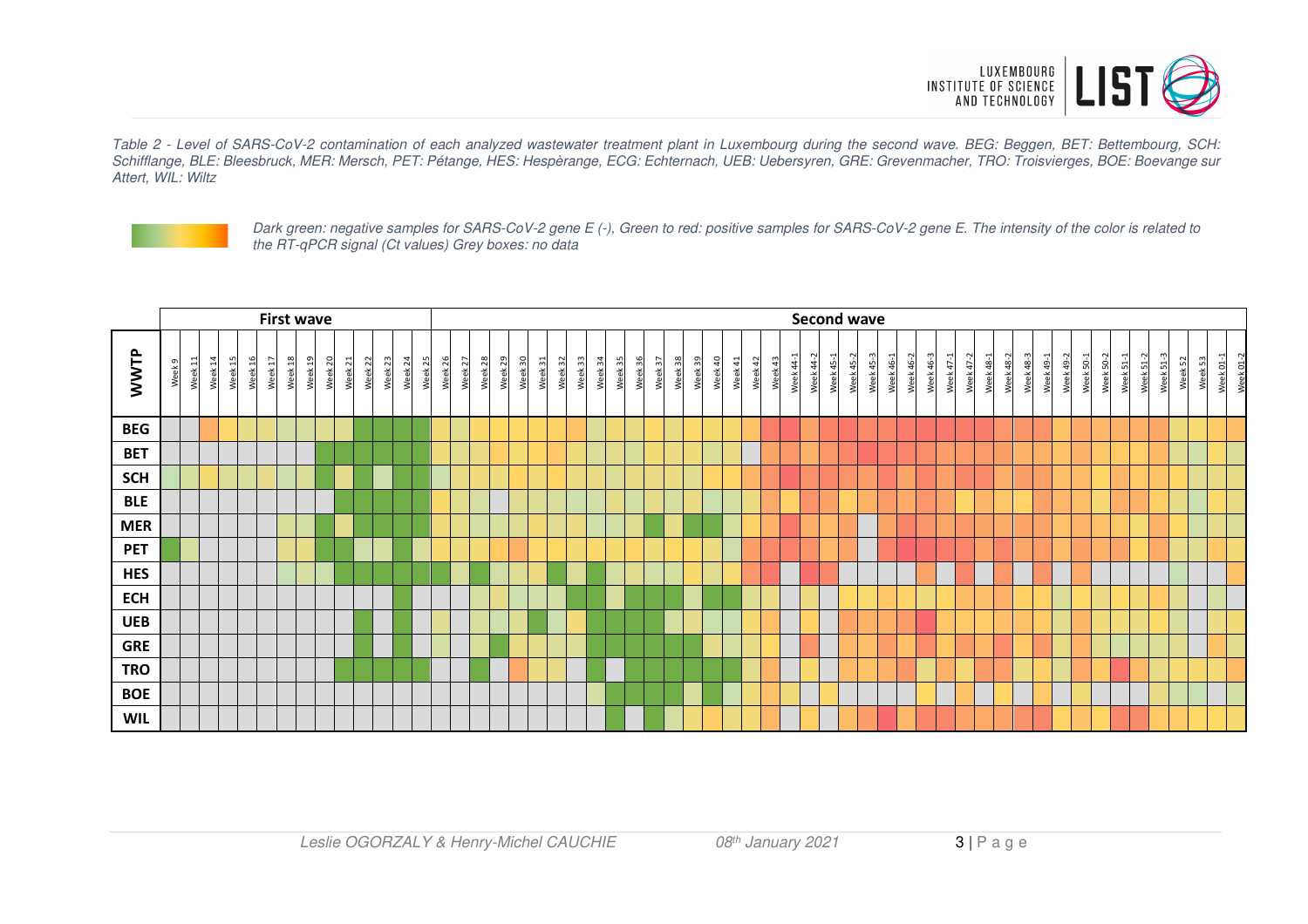











**Date** Mar Apr May Jun Jul Aug Sep Oct Nov Dec Jan

0

200

 $0.0$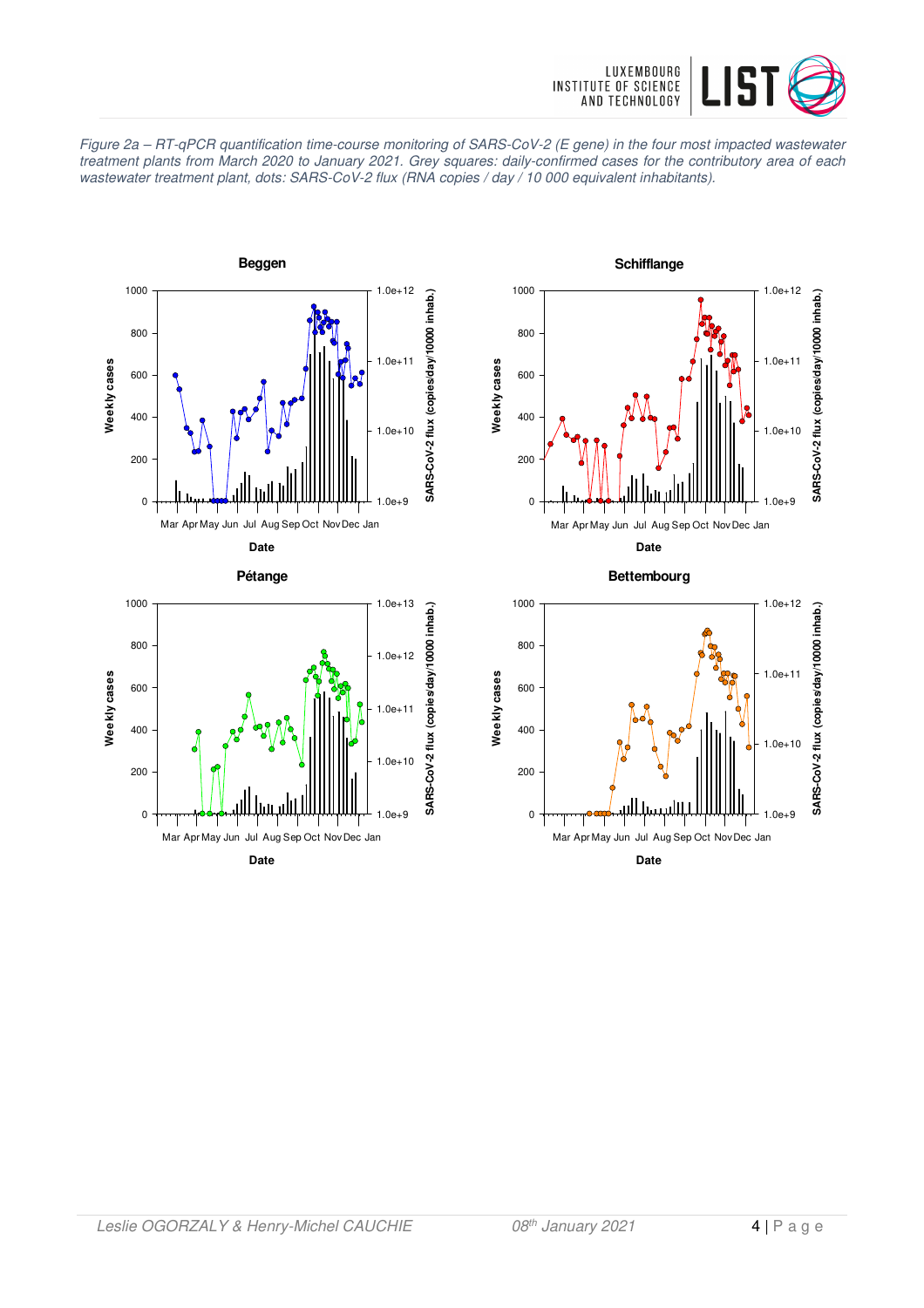











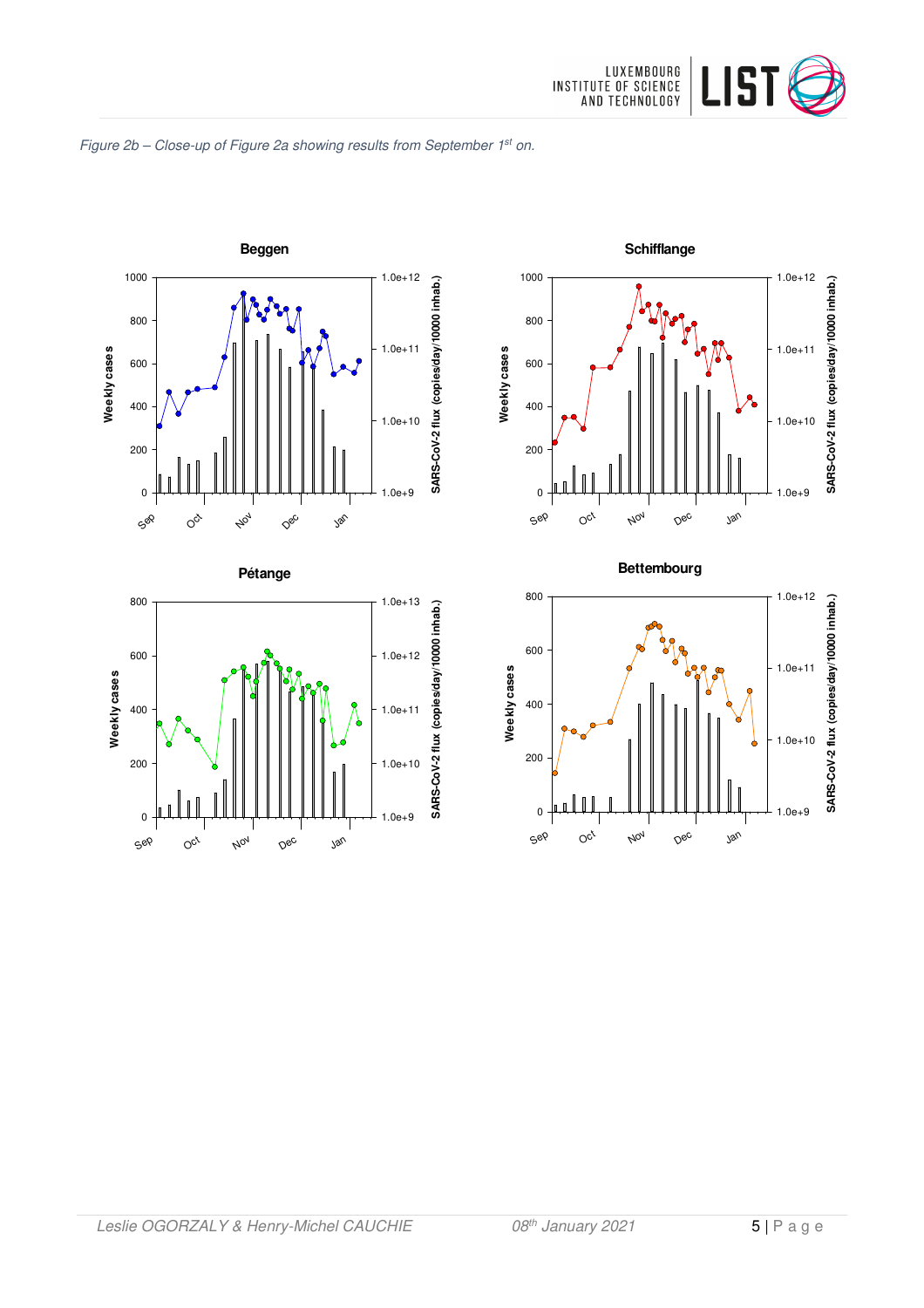

Figure 3a – RT-qPCR quantification time-course monitoring of SARS-CoV-2 (E gene) in Hespérange, Mersch and Boevangesur-Attert wastewater treatment plants from March 2020 to January 2021. Grey squares: daily-confirmed cases for the contributory area of each wastewater treatment plant, dots: SARS-CoV-2 flux (RNA copies / day / 10 000 equivalent inhabitants).

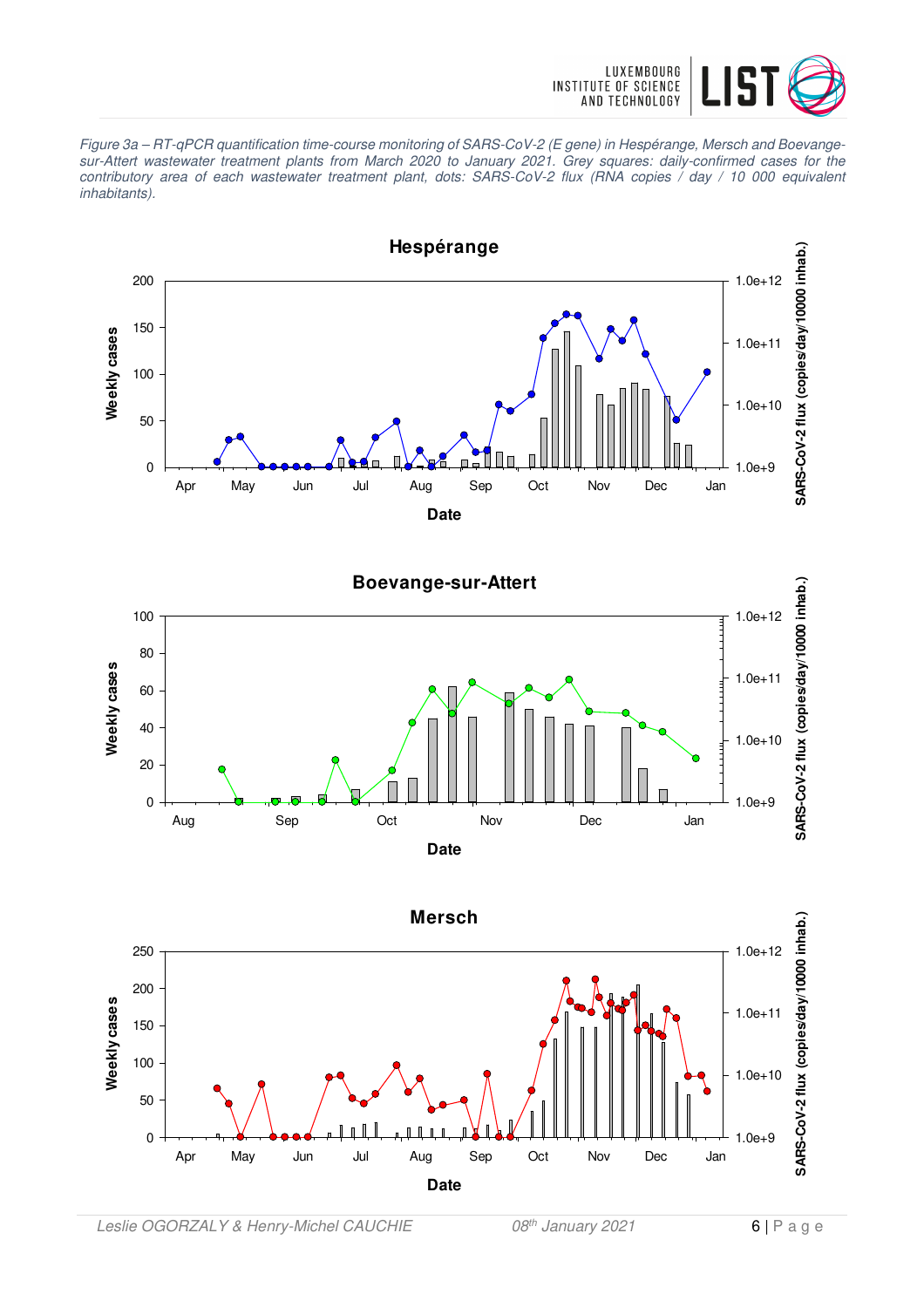







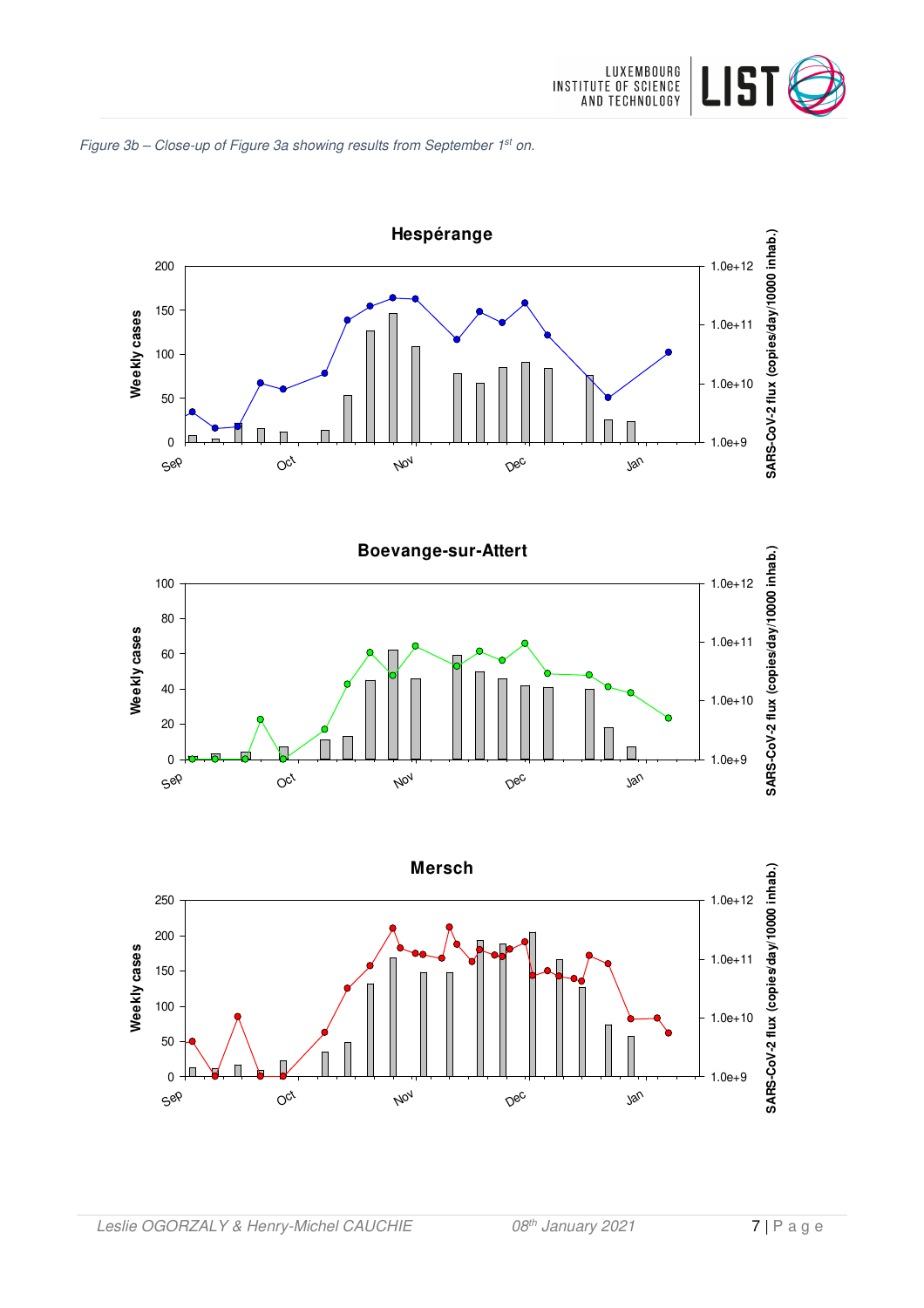

Figure 4a – RT-qPCR quantification time-course monitoring of SARS-CoV-2 (E gene) in SIDEST wastewater treatment plants from March 2020 to January 2021. Grey squares: daily-confirmed cases for the contributory area of each wastewater treatment plant, dots: SARS-CoV-2 flux (RNA copies / day / 10 000 equivalent inhabitants).





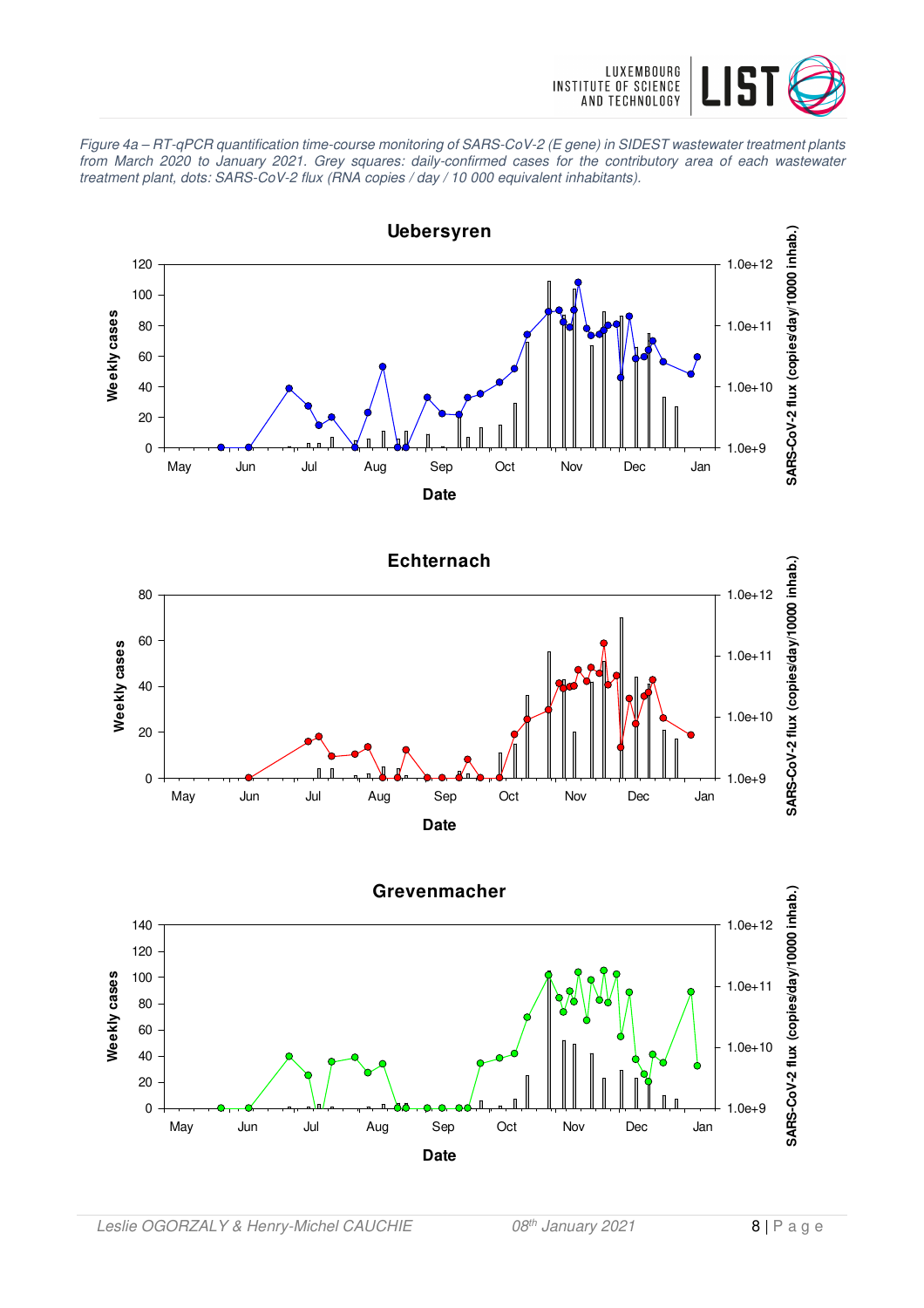







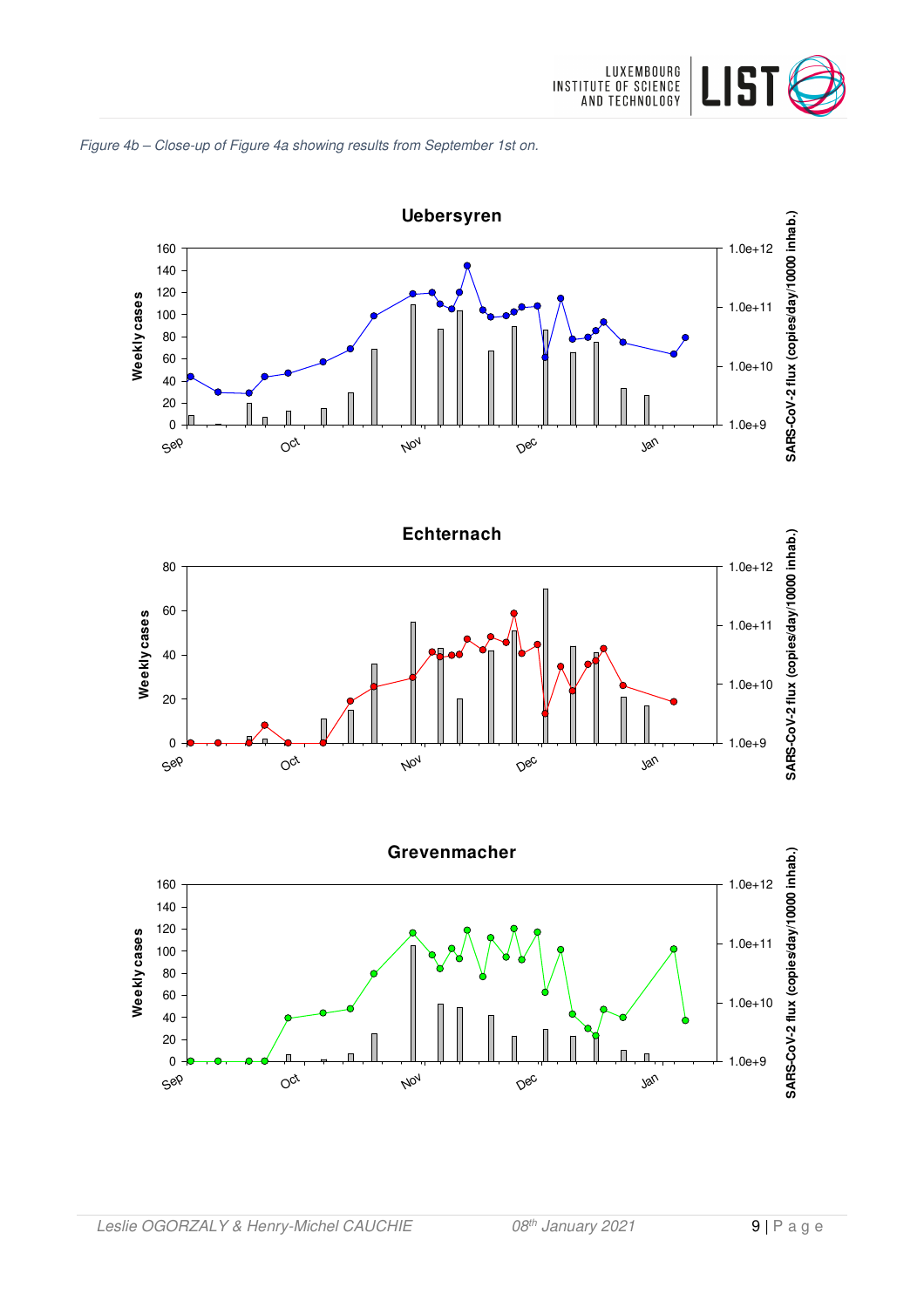

Figure 5a – RT-qPCR quantification time-course monitoring of SARS-CoV-2 (E gene) in SIDEN wastewater treatment plants from March 2020 to January 2021. Grey squares: daily-confirmed cases for the contributory area of each wastewater treatment plant, dots: SARS-CoV-2 flux (RNA copies / day / 10 000 equivalent inhabitants).





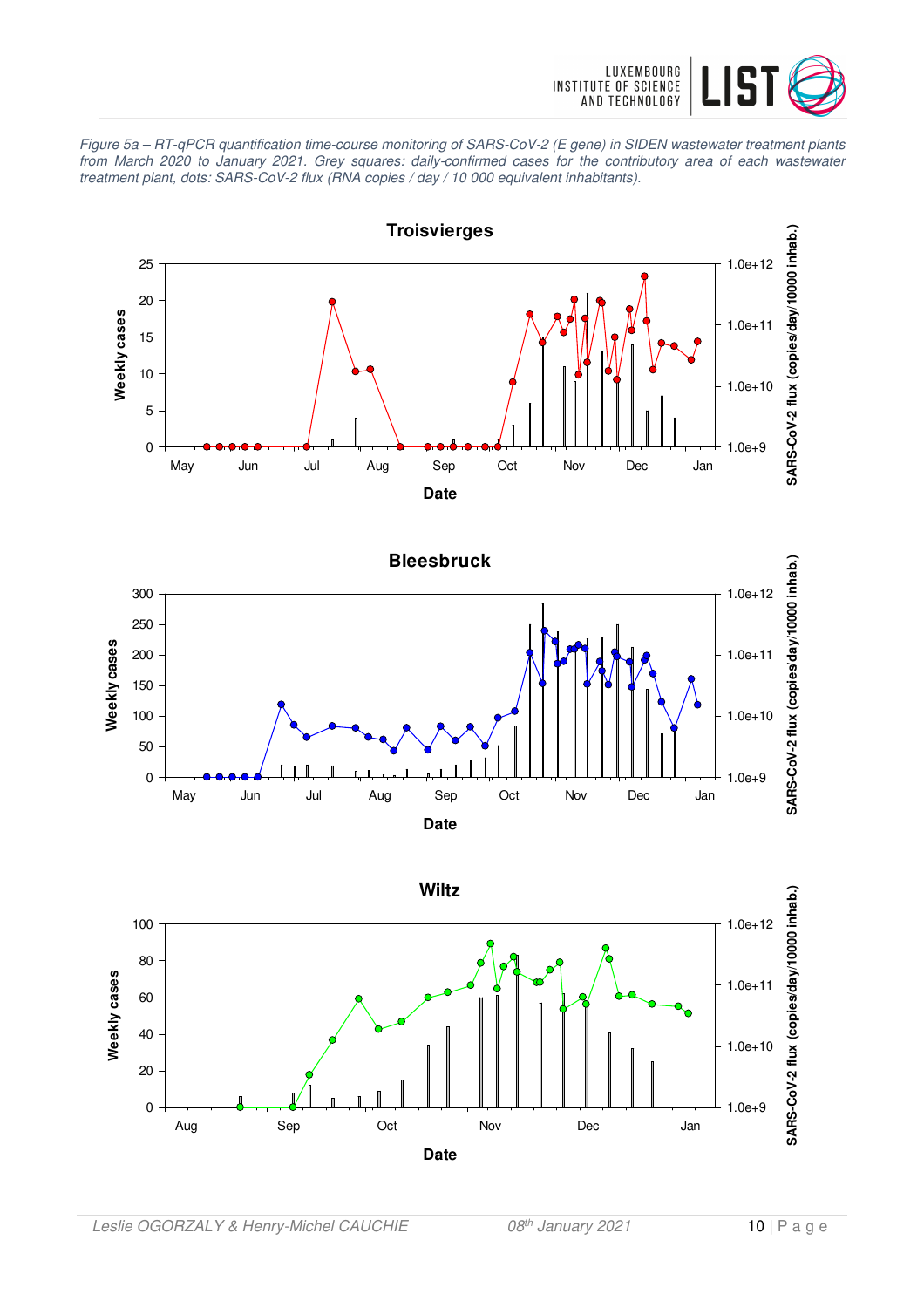





 $O_{Q_f}$ 

Nov

Sep

Jan

Dec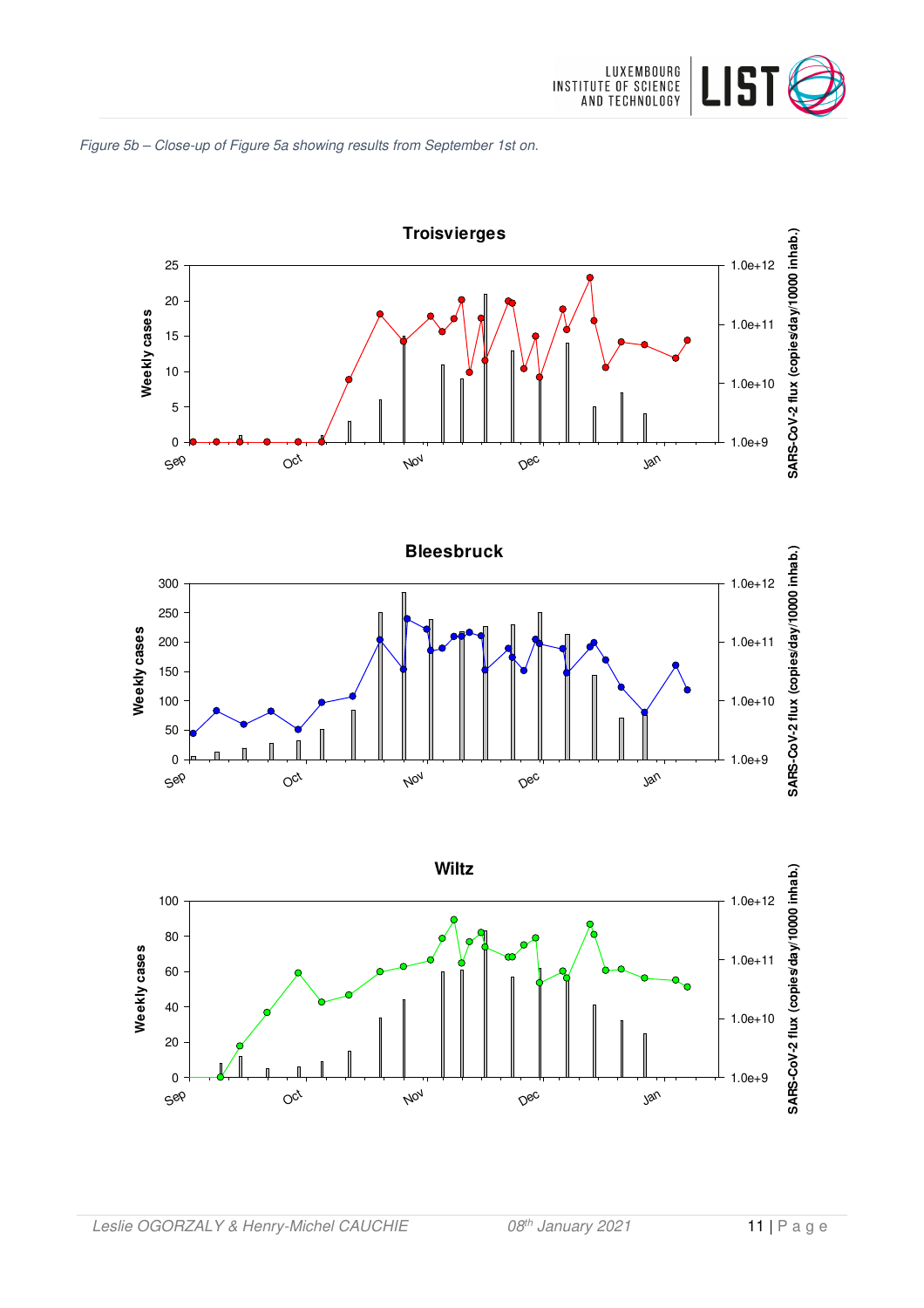

#### Table 3- Timing of sewage sampling since the beginning of the CORONASTEP study

|                     |                                |                                |                |                          | 2019           |                             |                      |      |                  |                                                 |                                                 |                             |            |                                          |                                    |            |                        |                                  |                          |                     |                 |                       |            |                          |            |                     |           |                                        | 2020                           |                           |                          |                            |            |                                        |            |      |                        |                                          |                        |      |                |                |                                           |                    |                         |                |                |                               |                     |                | ,,,,,,                 |                  |
|---------------------|--------------------------------|--------------------------------|----------------|--------------------------|----------------|-----------------------------|----------------------|------|------------------|-------------------------------------------------|-------------------------------------------------|-----------------------------|------------|------------------------------------------|------------------------------------|------------|------------------------|----------------------------------|--------------------------|---------------------|-----------------|-----------------------|------------|--------------------------|------------|---------------------|-----------|----------------------------------------|--------------------------------|---------------------------|--------------------------|----------------------------|------------|----------------------------------------|------------|------|------------------------|------------------------------------------|------------------------|------|----------------|----------------|-------------------------------------------|--------------------|-------------------------|----------------|----------------|-------------------------------|---------------------|----------------|------------------------|------------------|
| <b>WWTP</b>         | inhabitants)<br>Max<br>ିକ<br>କ | Inhabitants<br>ಾ<br>쁑<br>conne | 4<br>Week      | m<br>Week 43             | 46<br>Week     | $\overline{ }$<br>L<br>Week | $\mathsf{m}$<br>Week | Week | $\sim$ 0<br>Week | $\mathbf{\mathbf{H}}$<br>$\overline{ }$<br>Week | $\overline{a}$<br>$\mathbf{\mathbf{t}}$<br>Week | ம<br>$\overline{ }$<br>Week | 16<br>Week | $\overline{ }$<br>$\overline{ }$<br>Week | $\infty$<br>$\overline{ }$<br>Week | ຼິ<br>Week | $\overline{5}$<br>Week | $\overline{ }$<br>$\sim$<br>Week | $\sim$<br>$\sim$<br>Week | ന<br>$\sim$<br>Week | $^{24}$<br>Week | LO.<br>$\sim$<br>Week | 26<br>Week | $\sim$<br>$\sim$<br>Week | 28<br>Week | თ<br>$\sim$<br>Week | Ο<br>Week | $\overline{ }$<br>$\mathsf{m}$<br>Week | $\sim$<br>$\mathsf{m}$<br>Week | ന<br>$\mathsf{m}$<br>Week | $\overline{a}$<br>Week 3 | ທ∣<br>$\mathsf{m}$<br>Week | 36<br>Week | $\overline{2}$<br>$\mathsf{m}$<br>Week | 38<br>Week | Week | $\frac{9}{40}$<br>Week | $\overline{ }$<br>$\overline{4}$<br>Week | $\overline{a}$<br>Week | Week | $\frac{4}{3}$  | Week           | 46<br>45<br>Week                          | 47<br>Week<br>Week | 48<br>Week              | 49<br>Week     | 50<br>Week     | $\overline{ }$<br>LO.<br>Week | $\sim$<br>S<br>Week | m<br>S<br>Week | 5<br>Week <sup>1</sup> | Total samples    |
| Beggen              | 210000                         | 139731                         |                |                          |                |                             |                      |      |                  |                                                 |                                                 |                             |            |                                          |                                    |            |                        |                                  |                          |                     |                 |                       |            |                          |            |                     |           |                                        |                                |                           |                          |                            |            |                                        |            |      |                        |                                          |                        |      |                | $\overline{2}$ | $\overline{\mathbf{3}}$<br>$\overline{3}$ |                    | $\overline{3}$          |                | $\overline{2}$ |                               |                     |                | $2 \, 54$              |                  |
| Bettembourg         | 95000                          | 53606                          |                |                          |                |                             |                      |      |                  |                                                 |                                                 |                             |            |                                          |                                    |            |                        |                                  |                          |                     |                 |                       |            |                          |            |                     |           |                                        |                                |                           |                          |                            |            |                                        |            |      |                        |                                          |                        |      |                | $\overline{2}$ | $\overline{3}$<br>$\overline{\mathbf{3}}$ |                    |                         |                |                |                               |                     |                | $2 \mid 47$            |                  |
| Schifflange         | 90000                          | 68143                          |                |                          |                |                             |                      |      |                  |                                                 |                                                 |                             |            |                                          |                                    |            |                        |                                  |                          |                     |                 |                       |            |                          |            |                     |           |                                        |                                |                           |                          |                            |            |                                        |            |      |                        |                                          |                        |      |                |                |                                           |                    |                         |                |                |                               |                     |                |                        | 62               |
| Bleesbrück          | 80000                          | 30930                          |                |                          |                |                             |                      |      |                  |                                                 |                                                 |                             |            |                                          |                                    |            |                        |                                  |                          |                     |                 |                       |            |                          |            |                     |           |                                        |                                |                           |                          |                            |            |                                        |            |      |                        |                                          |                        |      | $\overline{2}$ |                | $\overline{\mathbf{3}}$<br>$\overline{3}$ |                    | $\overline{\mathbf{3}}$ |                | $\overline{2}$ |                               |                     |                | $2 \mid 46$            |                  |
| Mersch              | 70000                          | 30473                          |                |                          |                |                             |                      |      |                  |                                                 |                                                 |                             |            |                                          |                                    |            |                        |                                  |                          |                     |                 |                       |            |                          |            |                     |           |                                        |                                |                           |                          |                            |            |                                        |            |      |                        |                                          |                        |      |                | $\overline{2}$ | $\overline{3}$                            |                    | $\mathbf{3}$            |                |                |                               |                     |                | $2 \overline{49}$      |                  |
| Pétange             | 50000                          | 59481                          |                |                          |                |                             |                      |      |                  |                                                 |                                                 |                             |            |                                          |                                    |            |                        |                                  |                          |                     |                 |                       |            |                          |            |                     |           |                                        |                                |                           |                          |                            |            |                                        |            |      |                        |                                          |                        |      |                | $\overline{2}$ | $\overline{3}$                            |                    | 3                       |                |                |                               |                     |                |                        | 57               |
| Hesperange          | 36000                          | 15479                          |                |                          |                |                             |                      |      |                  |                                                 |                                                 |                             |            |                                          |                                    |            |                        |                                  |                          |                     |                 |                       |            |                          |            |                     |           |                                        |                                |                           |                          |                            |            |                                        |            |      |                        |                                          |                        |      |                |                |                                           |                    |                         |                |                |                               |                     |                |                        | $\frac{1}{2}$ 37 |
| Echternach          | 36000                          | 7499                           |                |                          |                |                             |                      |      |                  |                                                 |                                                 |                             |            |                                          |                                    |            |                        |                                  |                          |                     |                 |                       |            |                          |            |                     |           |                                        |                                |                           |                          |                            |            |                                        |            |      |                        |                                          |                        |      |                |                | $\overline{\mathbf{3}}$                   |                    | $\overline{\mathbf{3}}$ | $\overline{2}$ | $\overline{2}$ | $\mathbf{3}$                  |                     |                |                        | 137              |
| Uebersyren          | 35000                          | 18600                          |                |                          |                |                             |                      |      |                  |                                                 |                                                 |                             |            |                                          |                                    |            |                        |                                  |                          |                     |                 |                       |            |                          |            |                     |           |                                        |                                |                           |                          |                            |            |                                        |            |      |                        |                                          |                        |      |                |                | $\overline{\mathbf{3}}$                   |                    | $\overline{3}$          |                | $\overline{2}$ |                               |                     |                | $2 \mid 40$            |                  |
| Grevenmacher        | 47000                          | 9835                           |                |                          |                |                             |                      |      |                  |                                                 |                                                 |                             |            |                                          |                                    |            |                        |                                  |                          |                     |                 |                       |            |                          |            |                     |           |                                        |                                |                           |                          |                            |            |                                        |            |      |                        |                                          |                        |      |                |                | $\overline{\mathbf{3}}$<br>$\overline{ }$ |                    | $\overline{3}$          |                | $\overline{2}$ |                               |                     |                |                        | 140              |
| Troisvierges        | 5000                           | 3411                           |                |                          |                |                             |                      |      |                  |                                                 |                                                 |                             |            |                                          |                                    |            |                        |                                  |                          |                     |                 |                       |            |                          |            |                     |           |                                        |                                |                           |                          |                            |            |                                        |            |      |                        |                                          |                        |      |                |                |                                           |                    |                         |                |                |                               |                     |                |                        | 140              |
| Boevange sur Attert | 15000                          | 1170                           |                |                          |                |                             |                      |      |                  |                                                 |                                                 |                             |            |                                          |                                    |            |                        |                                  |                          |                     |                 |                       |            |                          |            |                     |           |                                        |                                |                           |                          |                            |            |                                        |            |      |                        |                                          |                        |      |                |                |                                           |                    |                         |                |                |                               |                     |                |                        | 122              |
| Wiltz               | 16500                          | 6944                           |                |                          |                |                             |                      |      |                  |                                                 |                                                 |                             |            |                                          |                                    |            |                        |                                  |                          |                     |                 |                       |            |                          |            |                     |           |                                        |                                |                           |                          |                            |            |                                        |            |      |                        |                                          |                        |      |                |                | $\overline{3}$                            |                    | $\overline{3}$          |                | $\overline{2}$ |                               |                     |                | $2 \mid 30 \mid$       |                  |
| <b>Total</b>        | 785500                         | 445302                         | $\overline{2}$ | $\overline{\phantom{a}}$ | $\overline{2}$ |                             |                      |      |                  |                                                 |                                                 |                             |            |                                          | 5                                  | 5          | 6                      | 8                                | 10                       | 8                   | 11              | 8                     | 9          |                          | 11         | 9                   | 11        |                                        |                                |                           |                          |                            |            |                                        |            |      |                        |                                          |                        |      |                |                |                                           |                    |                         |                |                |                               |                     | 9 23 561       |                        |                  |
| Pop Lux (2019)      |                                | 613901                         |                |                          |                |                             |                      |      |                  |                                                 |                                                 |                             |            |                                          |                                    |            |                        |                                  |                          |                     |                 |                       |            |                          |            |                     |           |                                        |                                |                           |                          |                            |            |                                        |            |      |                        |                                          |                        |      |                |                |                                           |                    |                         |                |                |                               |                     |                |                        |                  |
|                     |                                | 72.54%                         |                |                          |                |                             |                      |      |                  |                                                 |                                                 |                             |            |                                          |                                    |            |                        |                                  |                          |                     |                 |                       |            |                          |            |                     |           |                                        |                                |                           |                          |                            |            |                                        |            |      |                        |                                          |                        |      |                |                |                                           |                    |                         |                |                |                               |                     |                |                        |                  |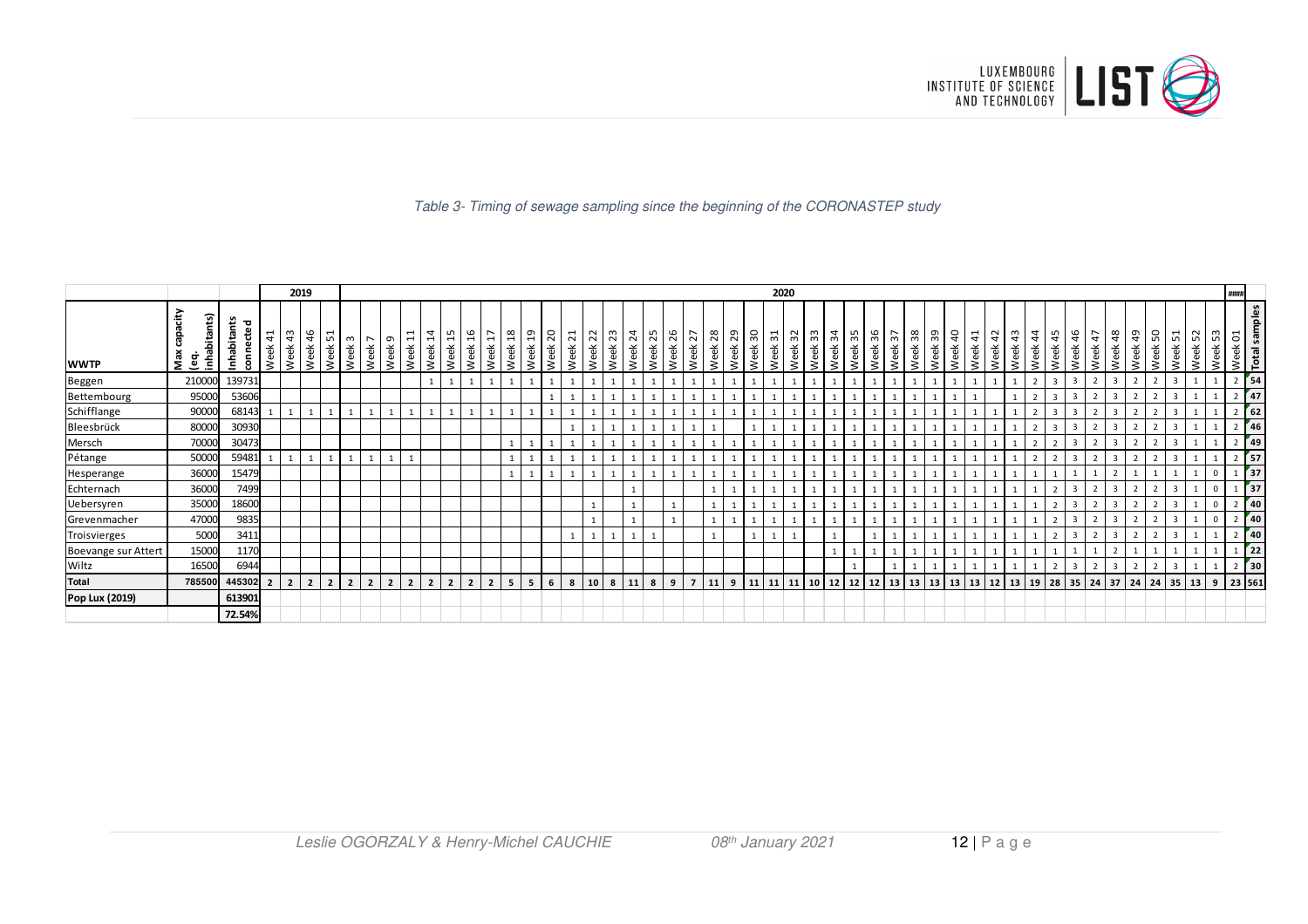# Materials and Methods



#### **Sewage samples**

From March 2020 to January 2021, up to thirteen WWTPs were sampled at the inlet of the plant according to the planning presented in Table 3. The operators of the WWTPs sampled a 24-h composite sample of 96 samples according to your own sampling procedure. Composite sample was stored at 4°C until sample processing.

#### **Sample processing**

The samples were transported to the laboratory at 4°C and viral RNA was isolated on the day of sampling. Larger particles (debris, bacteria) were removed from the samples by pelleting using centrifugation at 2,400 x g for 20 min at 4°C. A volume of 120 mL of supernatant was filtered through Amicon® Plus-15 centrifugal ultrafilter with a cut-off of 10 kDa (Millipore) by centrifugation at 3,220 x g for 25 min at 4°C. The resulting concentrate was collected and 140 µL of each concentrate was then processed to extract viral RNA using the QIAamp Viral RNA mini kit (Qiagen) according to the manufacturer's protocol. Elution of RNA was done in 60 μL of elution buffer.

#### **Real-time One-Step RT-PCR**

Samples are screened for the presence of *Sarbecovirus (Coronaviridae, Betacoronaviruses*) and/or SARS-CoV-2 virus RNA by two distinct real-time one-step RT-PCR, one on the E gene (Envelope small membrane protein) and the second on the N gene (nucleoprotein). The E gene real-time RT-PCR can detect Sarbecoviruses, i.e. SARS-CoV, SARS-CoV-2 and closely related bat viruses. In the context of the COVID19 pandemic, it can be assumed that only SARS-CoV-2 strains will be detected by this assay given that SARS-CoV virus has been eradicated and other bat viruses do not commonly circulate in the human population. The E gene assay is adapted from Corman et al. [17]. The N gene real-time RT-PCR assay (N1 assay) specifically detects SARS-CoV-2 virus. It is adapted from the CDC protocol<sup>1</sup>. The two primers/probe sets are presented in Table 3. The RTqPCR protocols and reagents were all provided by the LIH.

| <b>Target</b> | <b>Primer name</b> | Primer sequence (5' to 3')                     | <b>References</b> |
|---------------|--------------------|------------------------------------------------|-------------------|
| E gene        | E Sarbeco F1       | 5-ACAGGTACGTTAATAGTTAATAGCGT-3                 | Corman et al.,    |
|               | E Sarbeco R2       | 5-ATATTGCAGCAGTACGCACACA-3                     | 2020              |
|               | E Sarbeco P1       | 5'-FAM-ACACTAGCCATCCTTACTGCGCTTCG-BHQ1         |                   |
| N gene        | 2019-nCoV N1 Fw    | 5'-GAC CCC AAA ATC AGC GAA AT-3'               | CDC               |
|               | 2019-nCoV N1 Rv    | 5'-TCT GGT TAC TGC CAG TTG AAT CTG-3'          |                   |
|               | 2019-nCoV N1 Probe | 5'-FAM-ACC CCG CAT TAC GTT TGG TGG ACC-BHQ1-3' |                   |

#### Table 4 – RT-qPCR primer-probe sets

Each reaction contained 5 μL of RNA template, 5 μL of TaqPath 1-step RT-qPCR MasterMix (A15299, Life Technologies), 0.5 µL of each primer (20 µM) and probe (5 µM) and the reaction volume was adjusted to a final volume of 20 μL with molecular biology grade water. Thermal cycling reactions were carried out at 50 °C for 15 min, followed by 95 °C for 2 min and 45 cycles of 95 °C for 3 sec and 58°C (E gene) or 55°C (N gene) for 30 sec using a Viia7 Real-Time PCR Detection System (Life Technologies). Reactions were considered positive (limit of detection – LOD) if the cycle threshold (Ct value) was below 40 cycles.

<sup>1</sup> https://www.cdc.gov/coronavirus/2019-ncov/downloads/rt-pcr-panel-primer-probes.pdf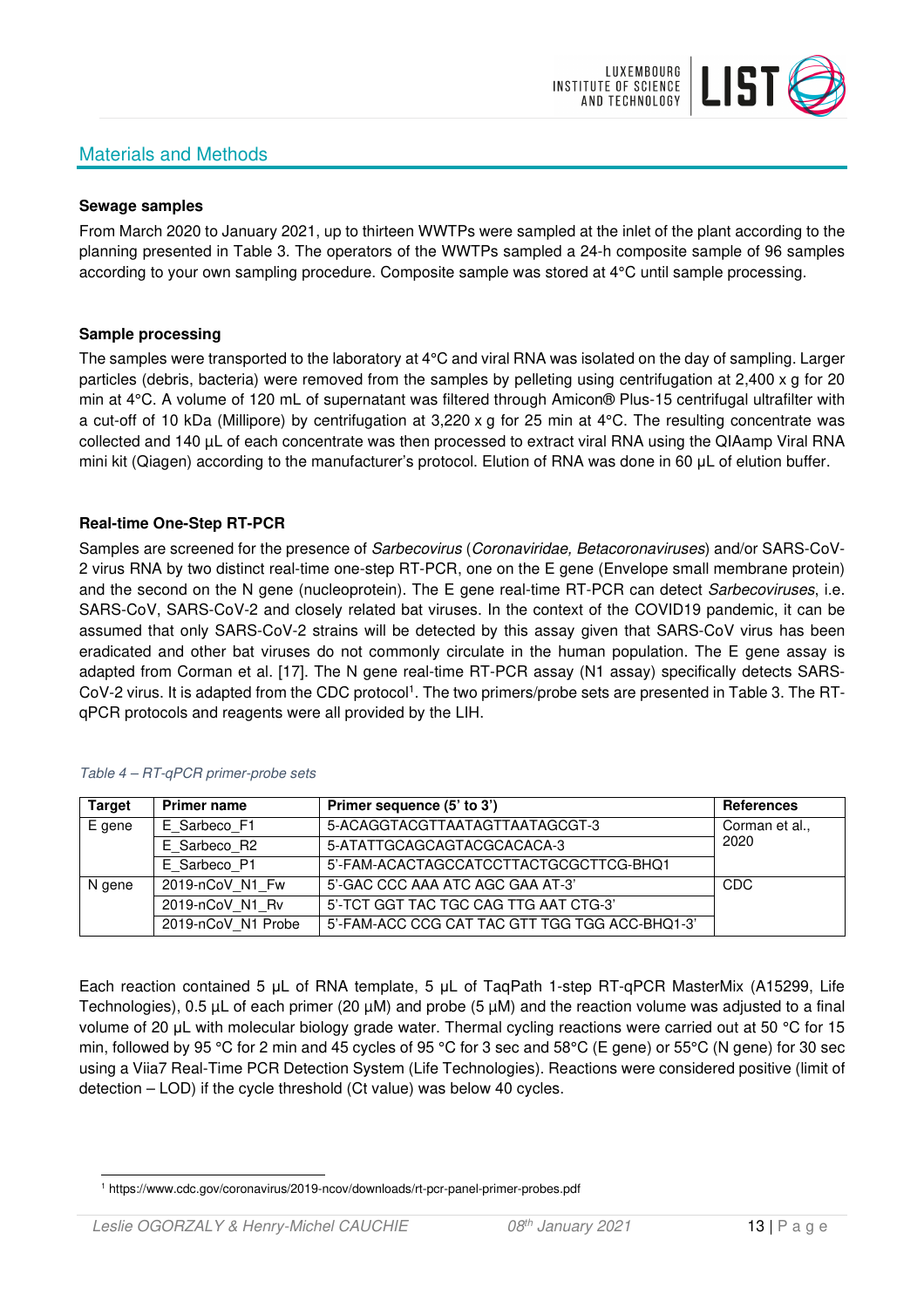

### **Controls**

A non-target RNA fragment commercially available (VetMAX™ Xeno™ IPC and VetMAX™ Xeno™ IPC Assay, ThermoFischer Scientific) was added to the viral RNA extract from sewage concentrates as an internal positive control (IPC). This IPC-RNA is used to control the performance of the RT-qPCR (E gene) and to detect the presence of RT-qPCR inhibitors.

Viral RNA copies quantification of both targeting genes in wastewater samples was performed using RT-qPCR standard curves generated using EDX SARS-CoV-2 Standard (Biorad). This standard is manufactured with synthetic RNA transcripts containing 5 targets (E, N, S, ORF1a, and RdRP genes of SARS-CoV-2, 200,000 copies/mL each). Using such a standard, the limits of quantification (LOQ) of both RT-qPCR assays were estimated to 1 RNA copy per reaction (Figure 6).



Figure 6 – RT-qPCR standard curves established for both targeting genes (E gene and N gene) of SARS-CoV-2 using a commercially available standard (Biorad).

## **Data interpretation**

A sample is declared positive for the presence of SARS-CoV-2 if both targets (E and N gene) are detected with Ct values less than or equal to the LOQ. If only one target is detected or if target genes are detected with Ct values between the LOD and the LOQ, samples are reported as presumptive positive (+/-). A sample is declared negative when no target genes are detected (Ct values superior to the LOD).

In case of presumptive positive, sample is tested again using another RT-qPCR detection assay (Allplex 2019 nCoV Assay, Seegene). This commercially available detection kit is a multiplex real-time RT-PCR assay for simultaneous detection of three target genes of SARS-CoV-2 in a single tube. The assay is designed to detect RdRP and N genes specific for SARS-CoV-2, and E gene specific for all Sarbecovirus including SARS-CoV-2.

As shown in Figure 7, a highly significant correlation (Pearson Correlation,  $R^2=0.964$ ,  $p = 5.979.10^{-24}$ ) was obtained between the SARS-CoV-2 RNA concentrations estimated using the E gene and the N gene, respectively. Therefore, only the E gene results were presented in this report.